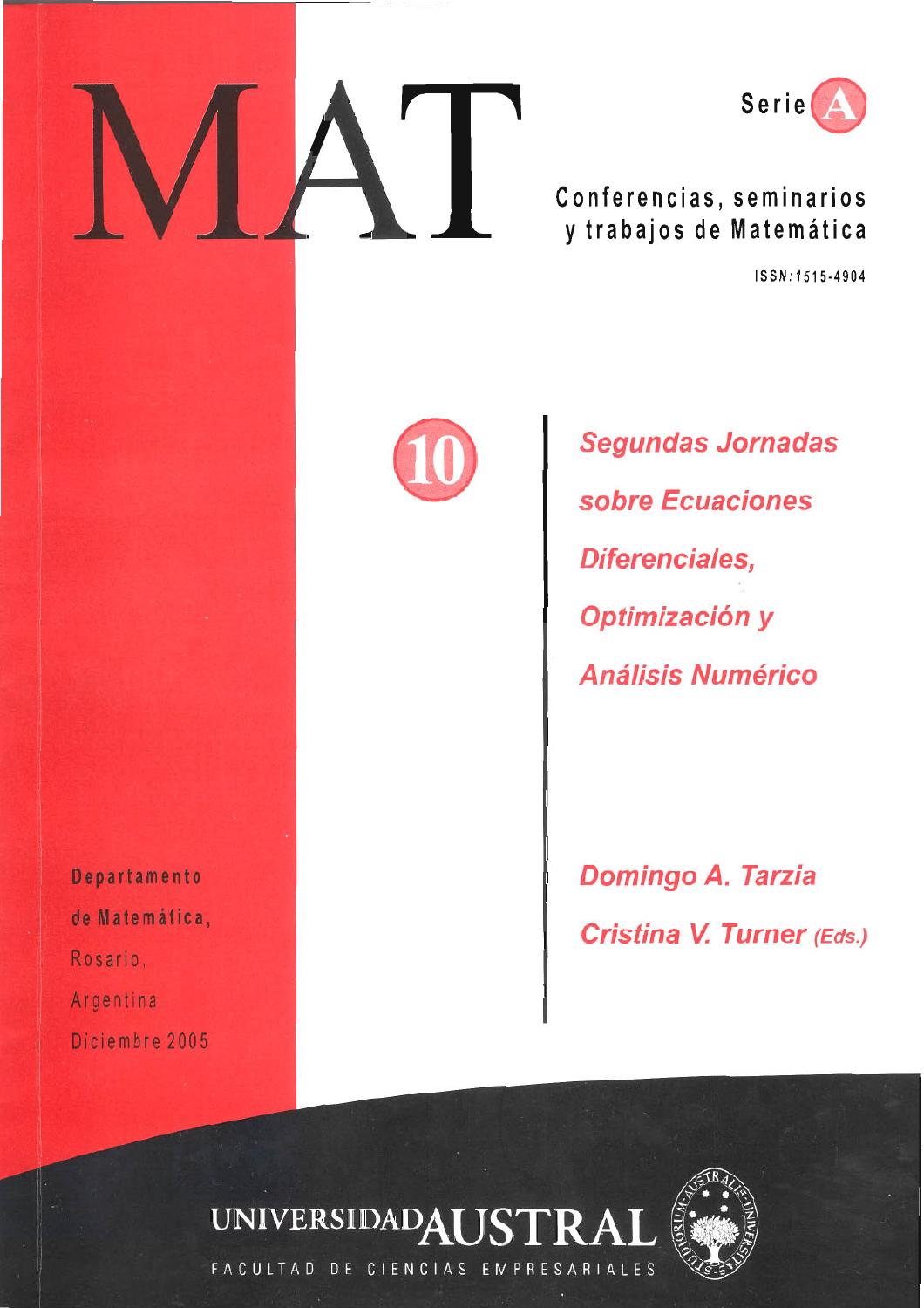# **MAT**

## **SERIE A: CONFERENCIAS, SEMINARIOS Y TRABAJOS DE MATEMÁTICA**

# **No. 10**

### **SEGUNDAS JORNADAS SOBRE ECUACIONES DIFERENCIALES, OPTIMIZACIÓN Y ANÁLISIS NUMÉRICO**

**Domingo A. Tarzia – Cristina V. Turner (Eds.)** 

### **INDICE**

**Marcos Gaudiano – Cristina Turner**, "Difusión de un solvente en un polímero vidrioso con una condición de contorno del tipo creciente en el tiempo", 1-9.

**Adriana C. Briozzo – María F. Natale – Domingo A. Tarzia**, "A one-phase Lamé-Clapeyron-Stefan problem with nonlinear thermal coefficients", 11-16.

**Eduardo A. Santillan Marcus - Domingo A. Tarzia,** "Un caso de determinación de coeficientes térmicos desconocidos de un material semiinfinito poroso a través de un problema de desublimación con acoplamiento de temperatura y humedad", 17-22.

**Rosario, Diciembre 2005**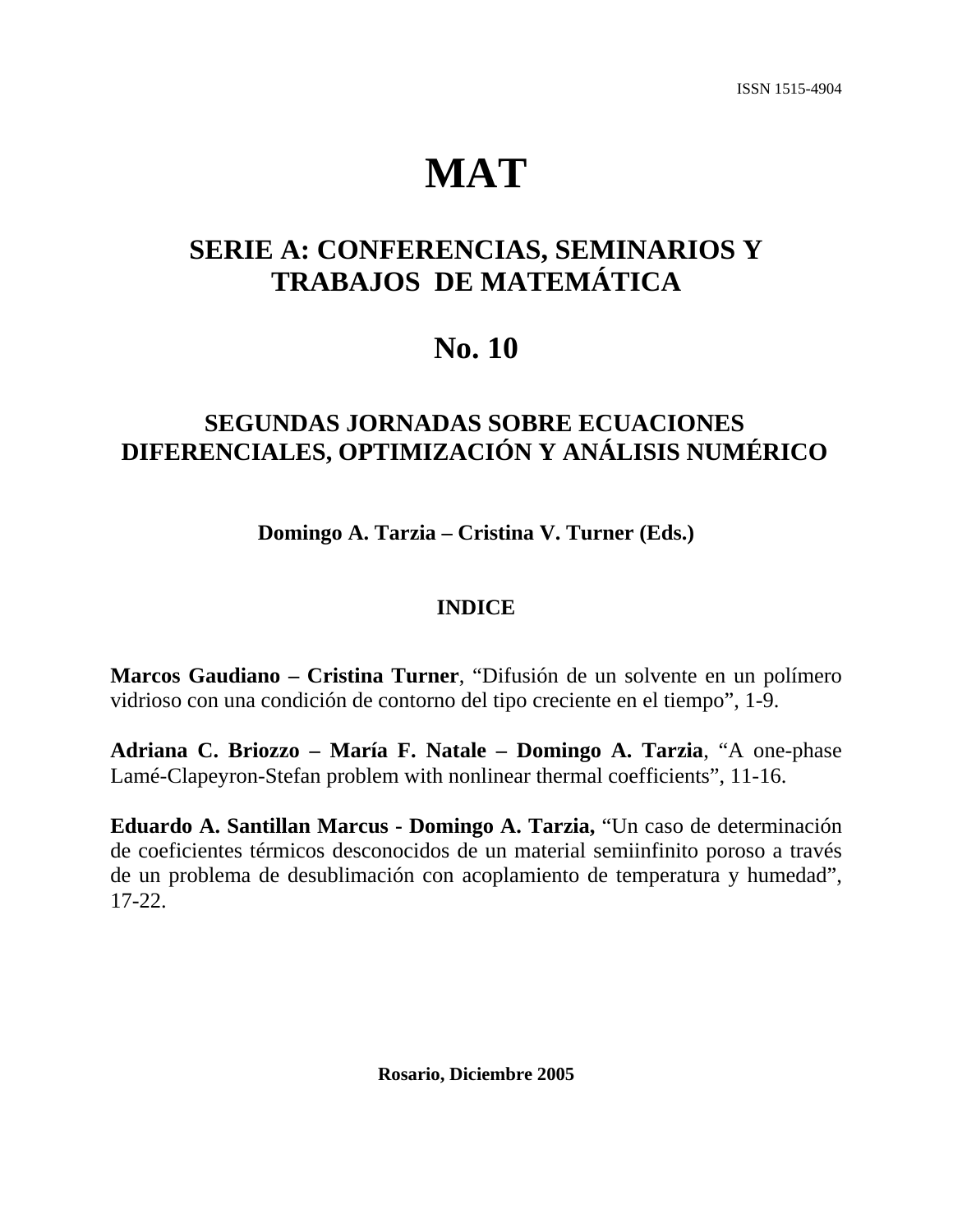# A one-phase Lamé-Clapeyron-Stefan problem with nonlinear thermal coefficients.

 Adriana C. BRIOZZO $^{\left( 1\right) }$  - María Fernanda NATALE $^{\left( 1\right) }$  -Domingo A. TARZIA  $(1)(2)*$ 

 $\rm ^{(1)}$ Depto de Matemática, F.C.E., Universidad Austral, Paraguay 1950, S2000FZF Rosario, ARGENTINA  $(2)$  CONICET, ARGENTINA E-mail: Adriana.Briozzo@fce.austral.edu.ar; María.Natale@fce.austral.edu.ar; Domingo.Tarzia@fce.austral.edu.ar

#### Abstract

We study a one-phase Lamé-Clapeyron -Stefan problem for a semi-infinite material with nonlinear thermal coefficients with a constant temperature condition on the fixed face  $x = 0$  following G. A. Tirskii, Soviet Physics Doklady, 4(1959), 288-292. We obtain sufficient conditions for data in order to have the existence of an explicit solution of a similarity type which is given by using a double fixed point.

**Key words:** Stefan problem, Free boundary problem, Nonlinear thermal coefficientes, Explicit solution, Nonlinear integral equation, Melting

AMS subject classification:  $35R35, 80A22, 35C05, 45G10$ 

#### 1. Introduction.

The Lamé-Clapeyron-Stefan problem is nonlinear even in its simplest form due to the free boundary conditions  $[3, 4]$ . In particular, if the thermal coefficients of the material are temperature-dependent we have a doubly nonlinear free boundary problem. We consider the following free boundary problem (melting) for a semi-infinite material  $[1, 2]$ :

$$
\rho(T)c(T)\frac{\partial T}{\partial t} = \frac{\partial}{\partial x}\left(k(T)\frac{\partial T}{\partial x}\right) \qquad , \qquad 0 < x < s(t) \tag{1}
$$

$$
T(0,t) = T_b \tag{2}
$$

$$
T(s(t),t) = T_m \tag{3}
$$

$$
k(T(s(t),t))\frac{\partial T}{\partial x}(s(t),t) = -\rho_0 \, l \, s'(t) \tag{4}
$$

$$
s(0) = 0 \tag{5}
$$

<sup>\*</sup>MAT - Serie A, 10 (2005), 11-16.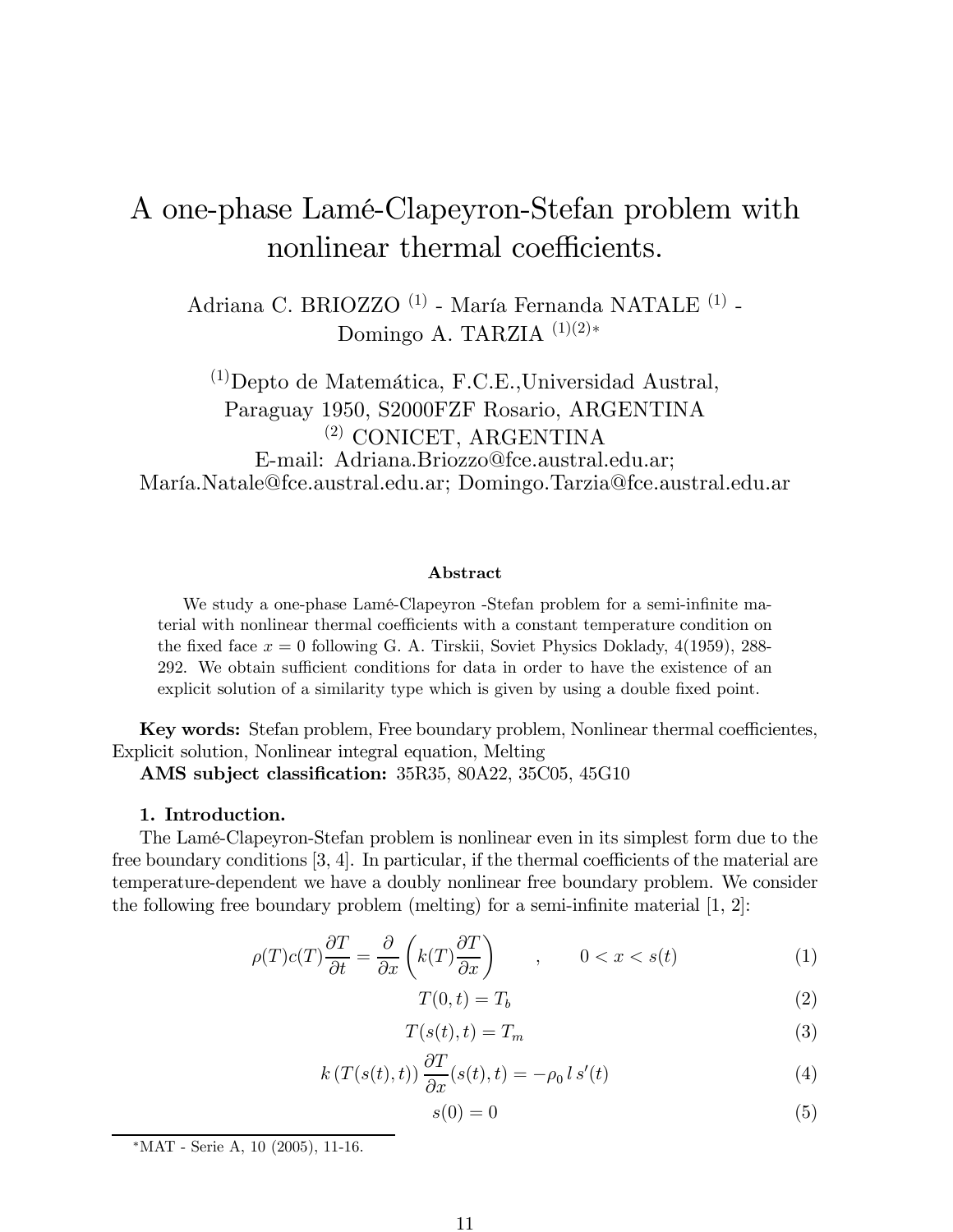where  $T = T(x,t)$  is the temperature of the liquid phase;  $\rho(T), c(T)$  and  $k(T)$  are the body's density, its specific heat, and is thermal conductivity, respectively;  $T_m$  is the phasechange temperature,  $T_b > T_m$  is the temperature on the fixed face  $x = 0$ ;  $\rho_0 > 0$  is the constant density of mass at the melting temperature;  $l > 0$  is the latent heat of fusion by unity of mass and  $s(t)$  is the position of phase change location. This problem was firstly considered in  $[5]$  through the integral equation (13) but any mathematical result was given.

The goal of this paper is the following: we prove, in Section II, the existence of at least one explicit solution of a similarity type for the problem  $(1) - (5)$  by using a double fixed point for the integral equation  $(13)$  and the trascendental equation  $(16)$  under certain hypothesis for data.

### II. The one-phase Stefan problem with nonlinear thermal coefficients with constant temperature boundary condition on the fixed face.

If we define the following transformation

$$
\theta(x,t) = \frac{T(x,t) - T_m}{T_b - T_m} \qquad (T(x,t) = T_m + (T_b - T_m)\theta(x,t)) \tag{6}
$$

and we assume a similarity solution of the type

$$
\theta(x,t) = f(\eta) \qquad , \qquad \eta = \frac{x}{2\sqrt{\alpha_0 t}} \,, \tag{7}
$$

$$
s(t) = 2\eta_0 \sqrt{\alpha_0 t} \tag{8}
$$

where  $\eta_0$  is a positive parameter to be determined later, then the problem  $(1) - (5)$ becomes

$$
[L(f)f'(\eta)]' + 2\eta N(f)f'(\eta) = 0 \qquad , \qquad 0 < \eta < \eta_0 \tag{9}
$$

$$
f(0) = 1\tag{10}
$$

$$
f(\eta_0) = 0 \tag{11}
$$

$$
f'(\eta_0) = -\frac{2\eta_0 \alpha_0 \rho_0 l}{k(T_m)(T_b - T_m)} \quad , \tag{12}
$$

where  $N(T) = \frac{\rho(T)c(T)}{\rho_0 c_0}$ ,  $L(T) = \frac{k(T)}{k_0}$  and  $k_0, \rho_0, c_0$  and  $\alpha_0 = \frac{k_0}{\rho_0 c_0}$  are the reference thermal conductivity, density of mass, specific heat and thermal diffusivity respectively. We have that the problem  $(9) - (11)$  is equivalent to the following nonlinear integral equation of Volterra type:

$$
f(\eta) = 1 - \frac{\Phi[\eta, L(f), N(f)]}{\Phi[\eta_0, L(f), N(f)]}
$$
\n
$$
(13)
$$

where  $\Phi$  is given by

$$
\Phi[\eta, L(f), N(f)] := \frac{2}{\sqrt{\pi}} \int_0^{\eta} \frac{1}{L(f)(t)} E(t, f) dt \tag{14}
$$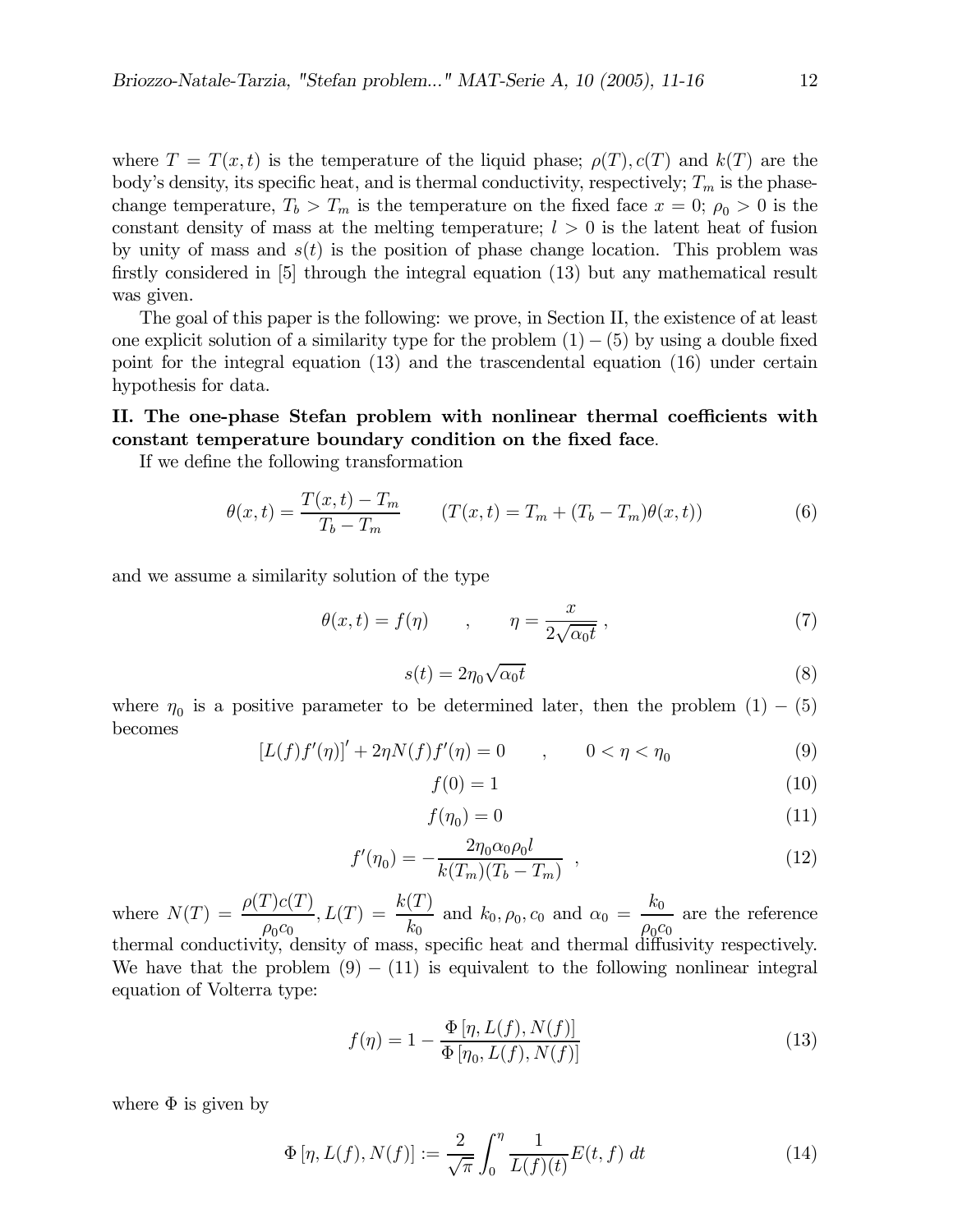with

$$
E(x, f) := \exp\left(-2\int_0^x \frac{N(f(s))}{L(f(s))} s ds\right) \tag{15}
$$

The condition (12) becomes

$$
\frac{E(\eta_0, f)}{\Phi[\eta_0, L(f), N(f)]} = \frac{\eta_0 l \sqrt{\pi}}{c_0 (T_b - T_m)}
$$
(16)

and then the following theorem holds.

**Theorem 1** The solution of the free boundary problem  $(1) - (5)$  is given by  $(8)$  and  $T(x,t) = T_m + (T_b - T_m) f(\eta)$ , with  $\eta = x/2\sqrt{\alpha_0 t}$  where the function  $f = f(\eta)$  and the coefficient  $\eta_0 > 0$  must satisfy the nonlinear integral equation (13) and the condition  $(16)$  respectively.

First, in order to prove the existence of the solution of the system  $(13)$  and  $(16)$  we will obtain some preliminary results. Then we shall prove that the integral equation (13) has a unique solution for any given  $\eta_0 > 0$  by using a fixed point theorem. Secondly, in order to solve the problem  $(1) - (5)$  we will consider Eq. (16).

For convenience of notation, we will note  $\Phi[\eta, f] \equiv \Phi[\eta, L(f), N(f)]$ .

We suppose that there exists  $N_m$ ,  $N_M$ ,  $L_m$ ,  $L_M$  positive constants such as

$$
L_m \le L(T) \le L_M \qquad , \qquad N_m \le N(T) \le N_M \quad . \tag{17}
$$

We consider  $C^0[0, \eta_0]$ , the space of continuous real functions defined on  $[0, \eta_0]$ , with its norm  $\|f\|=\max\limits_{\eta\in[0,\eta_0]}|f\left(\eta\right)|.$ 

Furthermore, we assume that the dimensionless thermal conductivity and specific heat are Lipschitz functions, i.e., there exists  $L$  and  $N$  are positive constants such that

$$
|L(g) - L(h)| \le \widetilde{L} \|g - h\| \qquad , \qquad \forall g, h \in C^{0} \left(\mathbb{R}_{0}^{+}\right) \cap L^{\infty} \left(\mathbb{R}_{0}^{+}\right) \tag{18}
$$

$$
|N(g) - N(h)| \le \widetilde{N} \|g - h\| \qquad , \qquad \forall g, h \in C^{0} \left(\mathbb{R}_{0}^{+}\right) \cap L^{\infty} \left(\mathbb{R}_{0}^{+}\right). \tag{19}
$$

Then we get:

Lemma 2 We have

a)

$$
\exp\left(-\frac{N_M}{L_m}x^2\right) \le E(x,f) \le \exp\left(-\frac{N_m}{L_M}x^2\right), \ \forall x > 0. \tag{20}
$$

b) For  $0 < \eta < \eta_0$ 

$$
\frac{1}{L_M} \sqrt{\frac{L_m}{N_M}} \operatorname{erf}\left(\sqrt{\frac{N_M}{L_m}} \eta\right) \le \Phi\left[\eta, f\right] \le \frac{1}{L_m} \sqrt{\frac{L_M}{N_m}} \operatorname{erf}\left(\sqrt{\frac{N_m}{L_M}} \eta\right). \tag{21}
$$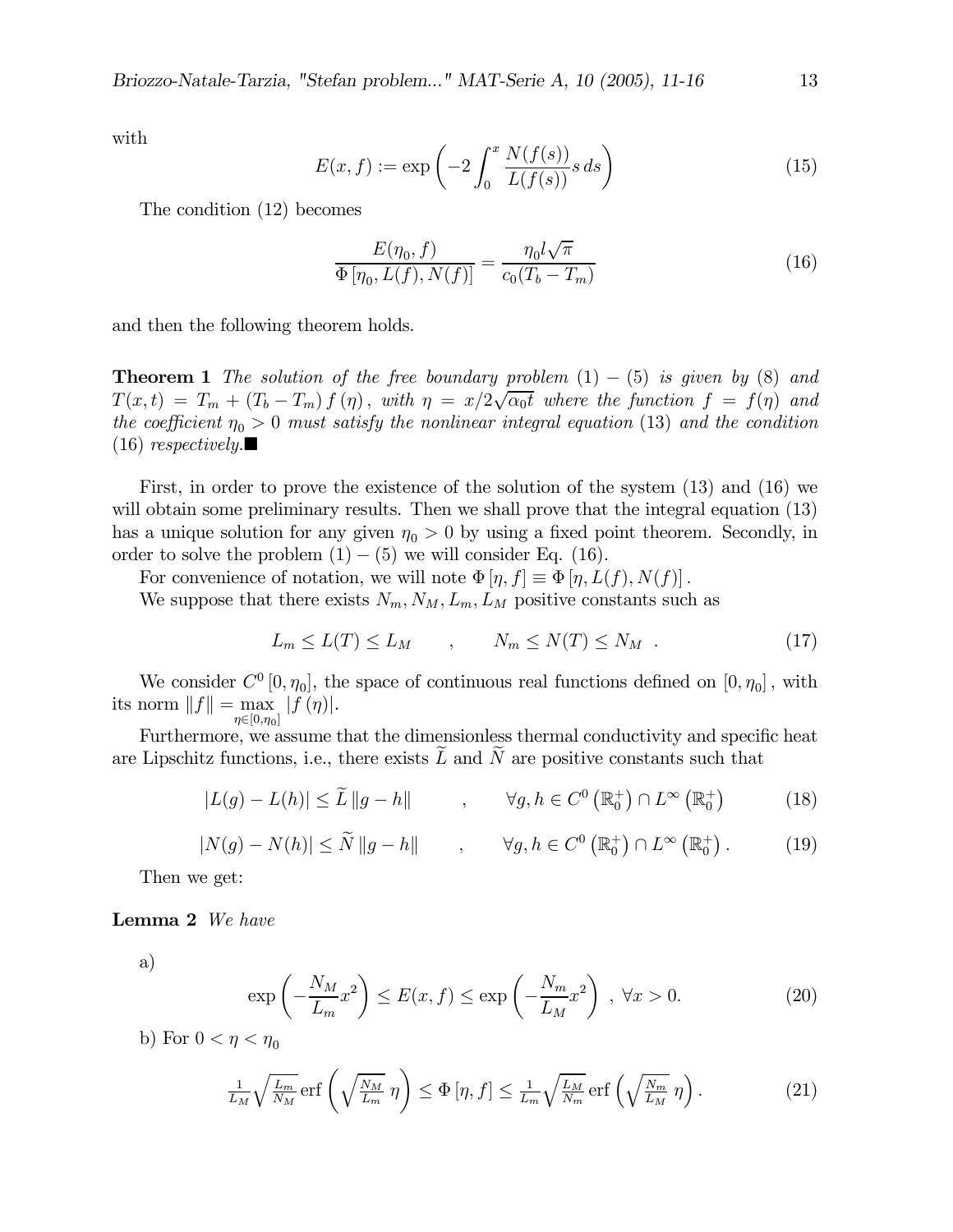**Lemma 3** a) Let  $\eta_0$  be a given positive real number. We suppose that the dimensionless thermal conductivity and specific heat verify conditions  $(17)$ ,  $(18)$  and  $(19)$ . Then, for all  $f, f^* \in C^0[0, \eta_0]$  we have

$$
|E\left[\eta, f\right] - E\left[\eta, f^*\right]| \leq \frac{\eta^2}{L_m} \left(\widetilde{N} + \frac{N_M \widetilde{L}}{L_m}\right) \|f^* - f\| \quad , \quad \forall \eta \in (0, \eta_0). \tag{22}
$$

b) Let  $\eta_0$  be a given positive real number. We suppose that (17), (18) and (19) holds. For all f,  $f^* \in C^0[0, \eta_0]$ ,  $0 < \eta < \eta_0$  we have

$$
\left|\Phi\left[\eta,f\right]-\Phi\left[\eta,f^*\right]\right| \le \frac{2}{\sqrt{\pi}}\left(\left(\widetilde{N} + \frac{N_M\widetilde{L}}{L_m}\right)\frac{\eta^2}{3} + \widetilde{L}\right)\frac{\eta}{L_m^2} \|f^* - f\|.
$$
\n(23)

**Theorem 4** Let  $\eta_0$  be a given positive real number. We suppose that  $(17)$ ,  $(18)$  and (19) holds. If  $\eta_0$  satisfies de following inequality

$$
\beta(\eta_0) := \frac{4}{\sqrt{N_m \pi}} \frac{\eta_0 L_M^{5/2} N_M \operatorname{erf}\left(\sqrt{\frac{N_m}{L_M}} \eta_0\right)}{L_m^4 \operatorname{erf}^2\left(\sqrt{\frac{N_M}{L_m}} \eta_0\right)} \left(\left(\tilde{N} + \frac{N_M \tilde{L}}{L_m}\right) \frac{\eta_0^2}{3} + \tilde{L}\right) < 1\tag{24}
$$

then there exist a unique solution  $f \in C^0[0, \eta_0]$  of the integral equation (13).

**Proof.** Let  $W: C^0[0, \eta_0] \longrightarrow C^0[0, \eta_0]$  be the operator defined by

$$
W(f)_{(\eta)} = 1 - \frac{\Phi[\eta, L(f)]}{\Phi[\eta_0, L(f)]} \qquad , \qquad f \in C^0[0, \eta_0]. \tag{25}
$$

The solution of the equation (13) is the fixed point of the operator  $W$ , that is

$$
W(f(\eta)) = f(\eta) \quad , \quad 0 < \eta < \eta_0 \tag{26}
$$

Let  $f, f^* \in C^0[0, \eta_0]$  be, then we obtain

$$
||W(f) - W(f^*)|| = Max_{\eta \in [0, \eta_0]} |W(f(\eta)) - W(f^*(\eta))|
$$
  
\n
$$
\leq Max_{\eta \in [0, \eta_0]} \left| \frac{\Phi[\eta, f^*] \Phi[\eta_0, f] - \Phi[\eta_0, f^*] \Phi[\eta, f]}{\Phi[\eta_0, f] \Phi[\eta_0, f^*]} \right|
$$
  
\n
$$
\leq A \max_{\eta \in [0, \eta_0]} |\Phi[\eta, f^*] \Phi[\eta_0, f] - \Phi[\eta_0, f^*] \Phi[\eta, f]| \leq
$$
  
\n
$$
\leq A \max_{\eta \in [0, \eta_0]} (|\Phi[\eta, f^*]|| \Phi[\eta_0, f] - \Phi[\eta_0, f^*]| + |\Phi[\eta_0, f^*]|| \Phi[\eta, f^*] - \Phi[\eta, f]|)
$$

where

$$
A = \frac{N_M L_M^2}{L_m \,\text{erf}^2 \left(\sqrt{\frac{N_M}{L_m}} \eta_0\right)} > 0\tag{27}
$$

Finally, for Lemmas 2, 3 and taking into account that  $0 < \eta < \eta_0$  , we have

 $||W(f) - W(f^*)|| \leq \beta(\eta_0) ||f^* - f||.$ 

Then  $W$  is a contraction operator and therefore there exists a unique solution of the integral Eq. (13) if the condition (24) is satisfied.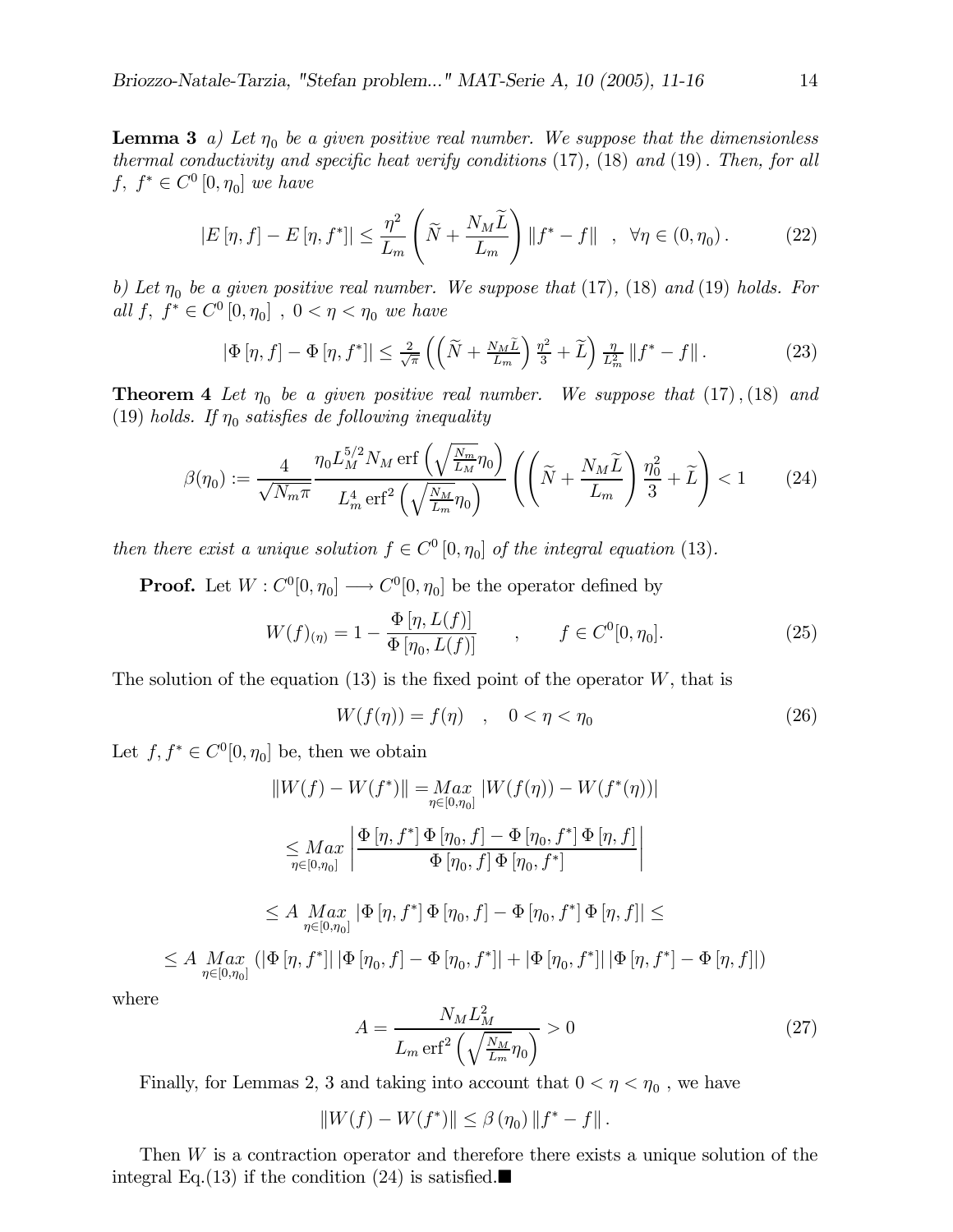**Remark 1** The solution f of the integral equation  $(13)$ , given by the Theorem 4, depends on the real number  $\eta_0 > 0$ . For convenience in the notation from now on we take

$$
f(\eta) = f_{\eta_0}(\eta) = f(\eta_0, \eta) \qquad , \qquad 0 < \eta < \eta_0 \qquad , \qquad \eta_0 > 0. \tag{28}
$$

Let  $\Omega$  be the set defined by

$$
\Omega = \{ \eta_0 \in \mathbb{R}^+ / \beta(\eta_0) < 1 \} =
$$
\n
$$
= \{ \eta_0 \in \mathbb{R}^+ / \text{there exists a solution of Eq. (13)} \}
$$

Lemma  $5$  If

$$
\frac{2L_M^2\widetilde{L}}{L_m^3} < 1\tag{29}
$$

there exists a positive number  $\eta_0^*$  such that

 $\beta(\eta_0) < 1$  if  $0 < \eta_0 < \eta_0^*$ ,  $\beta(\eta_0) \ge 1$  if  $\eta_0 \ge \eta_0^*$ .

**Proof.** We have  $\beta(0) = \frac{2L_M^2 \tilde{L}}{L_m^3}$ ,  $\beta(+\infty) = +\infty$  and  $\beta'(\eta_0) > 0 \quad \forall \eta_0 > 0$ . Then  $\Omega = (0, \eta_0^*)$  where  $\beta(\eta_0^*) = 1$ .

To prove the existence of the solution of the  $Eq.(16)$ , we define the real function

$$
H(x) := \frac{E(x, f)}{\Phi[x, f]}, \quad x > 0
$$
\n(30)

where  $f$  is the solution of Eq. (13) given by Theorem 4.

**Theorem 6** The Eq. (16) has at least one solution  $\eta_0$ . Moreover, if  $x_0$  is the unique solution of equation

$$
H_1(x) = \frac{x \sqrt{\pi}}{c_0 (T_b - T_m)}, \ x > 0,
$$
\n(31)

and  $x_0 < \eta_0^*$  then  $\eta_0 \in \Omega$  with  $\eta_0 < x_0$ , where real function  $H_1$  is defined by

$$
H_1(x) := \frac{L_M \sqrt{N_M} \exp\left(\frac{-Nm}{L_M} x^2\right)}{\sqrt{L_m} \operatorname{erf}\left(\sqrt{\frac{N_M}{L_m}} x\right)} , \quad x > 0 \tag{32}
$$

**Proof.** We have

Eq. (16) 
$$
\Longleftrightarrow H(x) = \frac{x l \sqrt{\pi}}{c_0 (T_b - T_m)}, x > 0.
$$

Therefore, there exist at least one solution  $\eta_0 > 0$  of Eq.(16) because  $H(x) \leq H_1(x)$  and  $H(0^+) = +\infty$ ,  $H(+\infty) = 0$  and then  $\eta_0 < x_0$ .

**Remark 2** The solution  $x_0$  of Eq. (31) can be expressed as follows

$$
x_0 := M^{-1} \left( \frac{L_M \sqrt{N_M} c_0 (T_b - T_m)}{l \sqrt{\pi L_m}} \right) \tag{33}
$$